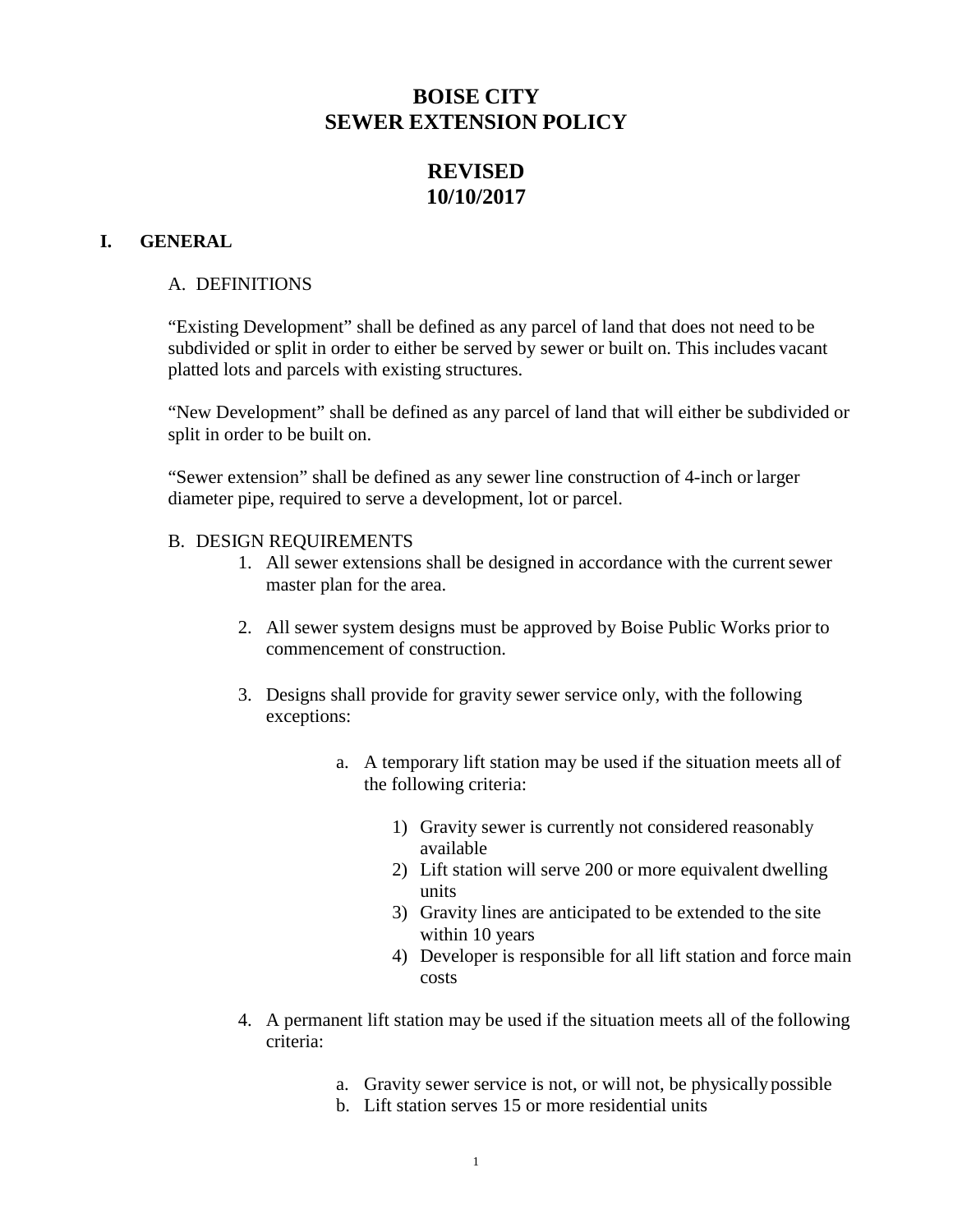- 5. Individual grinder pumps may be used if the situation meets all of the following criteria:
	- a. Gravity sewer service is not, or will not be physically possible
	- b. The number of lots within a development that require pump service is less than 15

Note: Individual pumps on a common force main system will require special Boise Public Works approval.

#### C. BUDGET LIMITATIONS

Total costs of sewer extension projects cannot exceed the annual approved CIP budget amount unless approval is given for additional expenditures by Mayor and Council.

## **II. SEWER EXTENSION WITHIN CITY LIMITS**

#### A. New Development

Unless otherwise approved by the City Council, developers are responsible forfinancing and construction of sewer lines serving their development. For new developments which require non-development related sewer construction costs (offsite sewer extensions, system over-depth or over-sizing), the developer may construct the sewer extension and will receive credits in accordance with the Boise City Code for costs associated with the non-development related construction costs. An agreement in accordance with City Code will be developed between the City and the developer, which sets forth specific terms and conditions. The agreement will be recorded and the contract term for reimbursements shall not exceed ten (10) years.

For any new development, prior to granting final sewer construction plan approval, the City will require preliminary plat or development approval.

B. Existing Development

The City will extend sewer to existing developments, including vacant platted lots, based upon the following criteria:

- 1. One equivalent single family unit must pay and connect upon project completion for every 1,000 feet of equivalent eight-inch sewer constructed
- 2. The property owners requesting the sewer extension will be required to pay or arrange for payment of the connection fees and assessments in advance of the sewer construction and agree to connect to the sewer within nine (9) months of completion of the sewer

When implementing this policy, Boise City may construct more sewer than requested by property owners in order to complete sewers into the ends of cul-de-sacs,etc.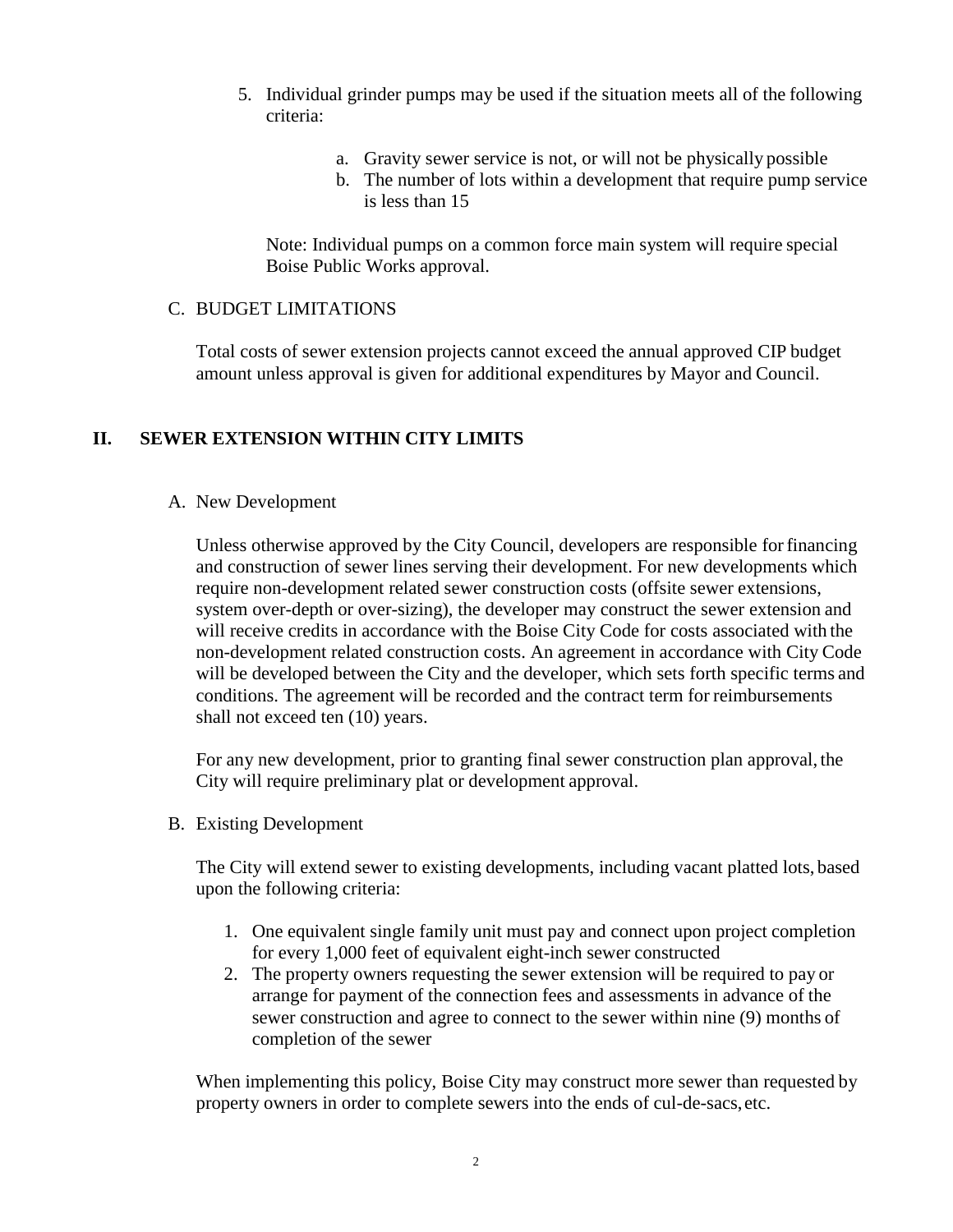This is done to avoid high-cost, small-scale projects in the future and will minimize the impacts of construction in the neighborhood.

C. Continuance of Service Extensions

The City will extend sewer service, at no cost, to serve existing residential properties that do not have frontage on an existing public sewer if all of the following circumstances apply:

- 1. Property owner has a failing or collapsed service line
- 2. The property owner has been connected to sewer and has been continuously paying monthly sewer service charges
- 3. Documentation is provided by the property owner that they cannot rebuild or construct a new building service line from the residence to existing public sewer
- D. Economic Development/Community Enhancement Projects

The City may participate in the cost of sewers for projects considered to enhance Boise's quality of life either through creation of permanent jobs and/or projects which provide amenities such as parks, open space, affordable housing, etc.

For projects in this category, the Boise City Public Works Commission will review the merits of the projects for benefit to the community versus costs of extension, the availability of funds, and make recommendations on the specific project to the Boise City Council. Cost sharing between the developer and the City is likely to be required.

E. Roadway Construction/Reconstruction

Subject to Public Works Commission approval and or specific budget approval, sewers may be extended prior to or in conjunction with Idaho Transportation Department (ITD) and Ada County Highway District (ACHD) roadway projects in order to minimize future inconvenience of the public and additional future pavement removal and replacement costs.

F. Service Line Construction

For City-sponsored projects, the City shall construct, as a part of the sewer line extension, service lines to the edge of the public right-of-way. The service line shall be constructed at a location acceptable to the property owner with consideration given to economical system design and required installation clearances. Construction of the sewer service line from the street right-of-way line to the structure will be the responsibility of the property owner. All service line construction on private property shall be accomplished by a licensed plumbing contractor, certified sewer installer, or property owner. Permits must be secured prior to commencing any installation. Permits for properties within the Boise City limits can be purchased at Boise City Hall, Building Department, 150 N. Capitol Blvd., Boise, ID 83702. Additional information regarding the permit or other requirements may be obtained by calling 384-3802.